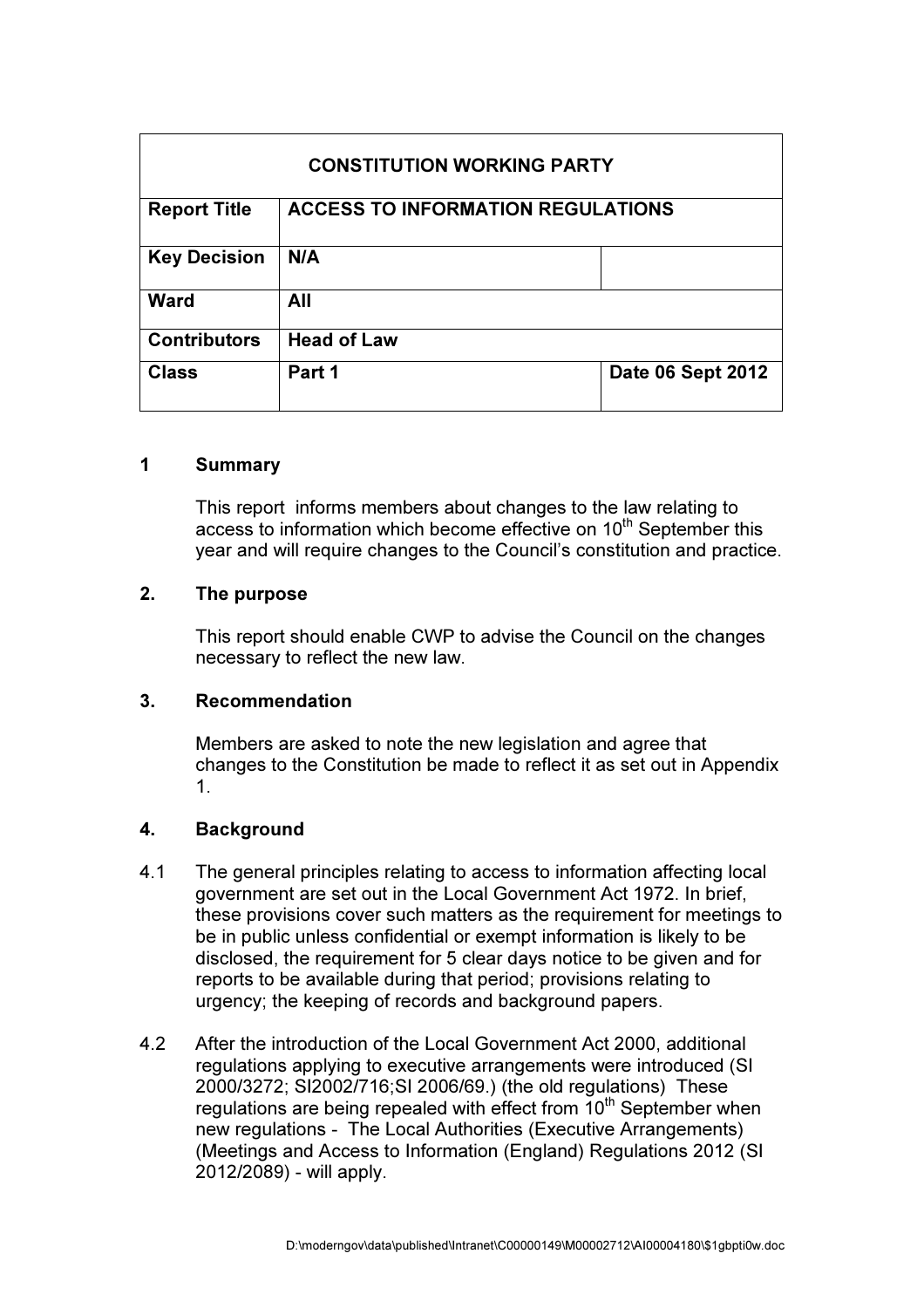## 5. Private meetings

- 5.1 The old regulations provide for the executive to meet in private:-
	- If it is meeting to take a decision which is not a key decision,
	- in the presence of an officer to consider a matter in respect of which a key decision will not be made within 28 days
- 5.2 Under the old regulations meetings to discuss decisions which are not key, or where a key decision will not be made until at least 28 days later, or where a political advisor/assistant is present need not be in public. In practice these exemptions have been little used in Lewisham.
- 5.3 A meeting in the presence of officers solely for the purposes of briefing on matters connected with a decision does not qualify as a meeting under the old regulations (see Reg 5 SI 2002/716)
- 5.4 Under the new regulations the executive will be required to meet in public except where very tightly drawn criteria are met. Those criteria are that confidential or exempt information is likely to be disclosed or the exclusion of the public is necessary to maintain orderly conduct. Meetings of the executive not fulfilling these criteria must be in public and all other meetings would be classified as private meetings. (Reg 4(2)). There is no definition of a meeting as there was in previous legislation. Neither is there any exemption for briefing meetings or meetings in the presence of political assistants/advisors.

### 6 Procedure prior to private meetings

- 6.1 The procedure is as follows:-
	- 28 clear days notice of intention to hold a private meeting including reasons why it is in private. This reasoning would have to comply with Reg 4(2) above.
	- At least 5 clear days notice of intention to hold a meeting in private including reasons, details of any representations about why it should be public and a statement of the Council's response.
	- There are urgency provisions if the Chair of Overview and Scrutiny (in his absence, the Chair) agrees that the matter cannot reasonably be deferred. If he agrees, then notice must be given as soon as reasonably practicable setting out the reasons why the decision cannot reasonably be deferred.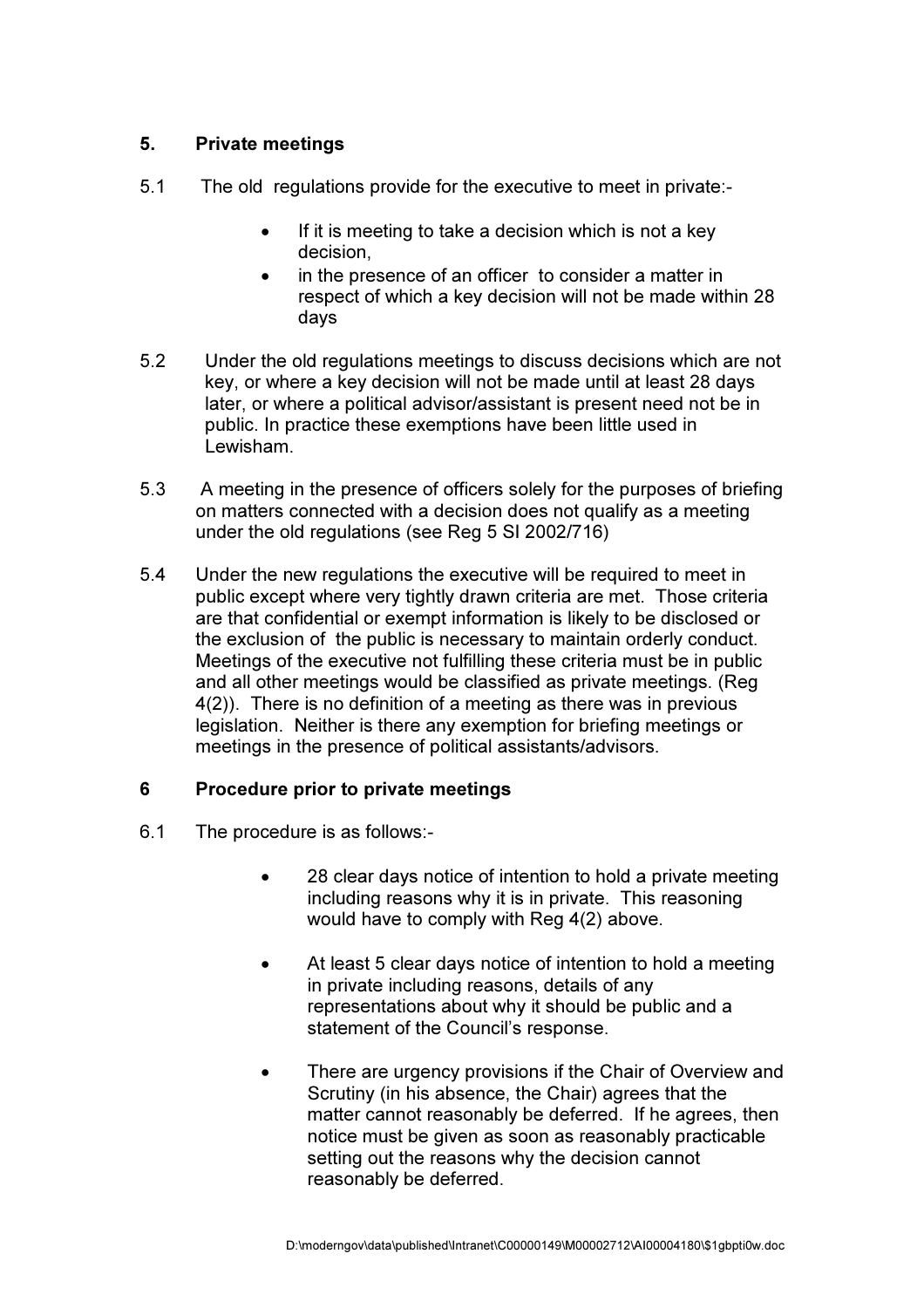6.2 This procedure would apply to all pink agendas. The circumstances defined in Reg 4(2) require all meetings of a "decision making body" to be public unless there is a ground for privacy. These are defined as the executive, a committee/sub committee of it; a joint committee or area committee exercising executive functions.

### 7 Key decisions

7.1 Both the old and the new regulations provide for key decisions to be defined (those affecting two wards or considered "significant").

### 8 Forward Plan / Publicising key decisions

- 8.1 The old regulations provide for those key decisions to be included in a forward plan covering a four month period to be published monthly. The contents of the forward plan are prescribed by the old regulations. Matters not included in the forward plan may only be considered if the provisions relating to urgency are met. Provided the Chair of Overview and Scrutiny has been given written notice which is made publicly available for at least 5 days prior to the decision, the decision may still be taken. Where it is not possible to give the 5 days notice, the decision may still be taken if the Chair of Overview and Scrutiny agrees that the decision is urgent and cannot reasonably be deferred.
- 8.2 Under the new regulations the requirement for a forward plan covering 4 months is abolished. Instead the Council must publish a document setting out defined information (defined in the regulations but a little different from the Forward Plan) and that must be available for at least 28 clear days at the Town Hall and on the website. There are urgency provisions as before with 5 days notice. However under the new regs, the notice given to the Chair of Overview and Scrutiny Committee in urgent circumstances must also be available to the public and put on the website including reasons why it was not possible to comply with the usual requirements. There are similar special urgency provisions if it is not possible to comply with the 5 day notice with the consent of the Chair of Overview and Scrutiny that the matter is urgent and cannot reasonably be deferred and notice with reasons is published to that effect.

### 9 Procedure prior to public meetings

No change is proposed to the notice requirements.

### 10 Reporting on public meetings.

10.1 Under the new regulations reasonable facilities must be afforded, so far as is reasonably practicable, to any person attending the meeting for the purposes of reporting the proceedings. This is broader than the current reporting requirements which relate just to the press. However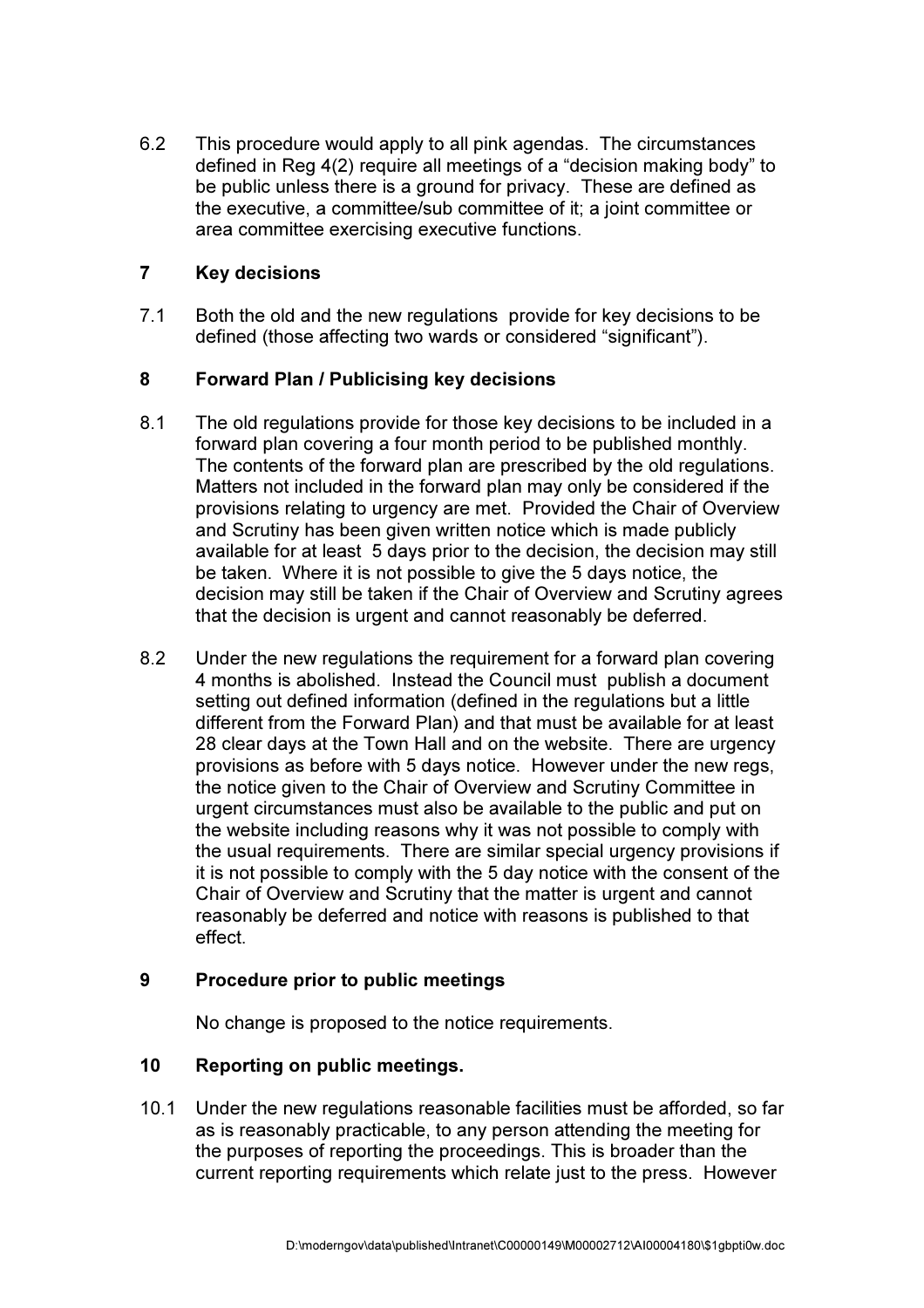the regulations (Reg 20) also provide that a decision making body need not permit the taking of any photographs of any proceedings or the use of any means to enable persons not present to see or hear any proceedings (whether at the time or later) or the making of any oral report on any proceedings as they take place. In practice this seems to be little different from the current situation.

10.2 Under the new regulations there is a duty imposed on Councils to provide to newspapers requesting it, a copy of the agenda for a public meeting, other particulars necessary to indicate the nature of the business and any other documents supplied to the executive as the proper officer thinks fit, subject to payment of transmission charges.

## 11 Access to documents

- 11.1 By the public After executive decisions have been made whether by the exec or an individual member or officer, the records and papers must be available with a copy of the background papers for public inspection at the Town Hall and on the website.
- 11.2 By members generally– members are to have a right to any document in the possession of the Executive containing material relating to any business to be transacted at a public meeting, at least 5 clear days before the meeting. Documents containing material relating to a decision by an individual officer/member or at a private meeting must be available to all members within 24 hours of the meeting concluding or the decision being made. There are exceptions for certain confidential/exempt information and the advice of a political advisor.
- 11.3 By overview and scrutiny members Members of the Overview and Scrutiny Committee are entitled to documents relating to any business transacted at any meeting of the executive or by an individual officer/member (irrespective of whether public or private meeting or if it contains a political advisor's advice) as soon as reasonably practicable but in any event within 10 days. O and S members are entitled to documents containing exempt/confidential information if they relate to a matter they are scrutinising or to a review they are conducting as part of a programme of work. If the overview and scrutiny member is refused a document, they must be given written reasons.
- 11.4 A person with custody of a document who without reasonable excuse prevents a person so entitled having access to it or refuses to supply a copy commits an offence and may incur a fine up to level 1.

### 12 Public right to comment

The public may reproduce documents given to them under the access to information provisions by the Council and have a right to comment on them in public media. Publication of any defamatory material in documents supplied by the Council is subject to qualified privilege.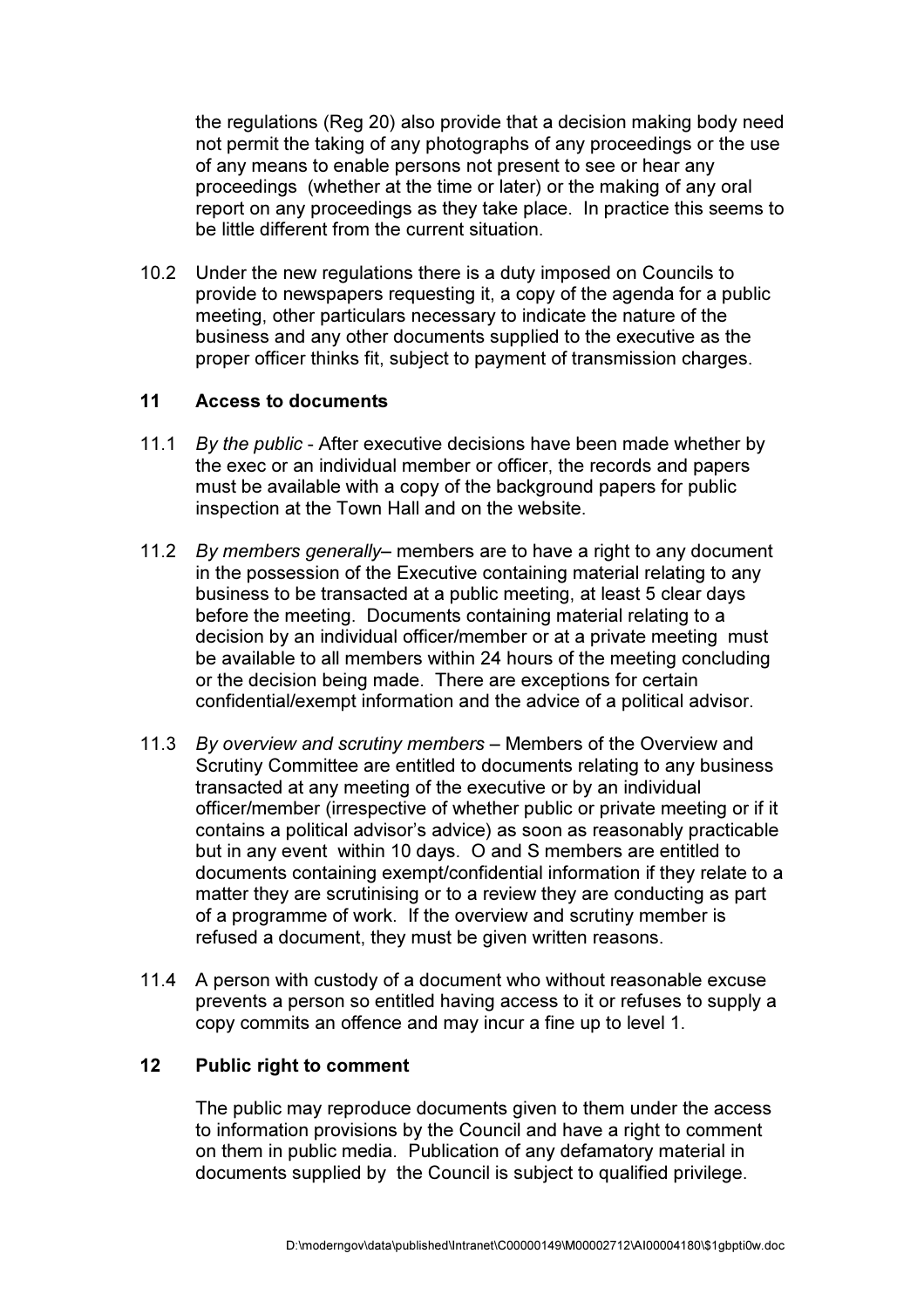Breach of copyright is not authorised by the Regulations, but there will be none if the owner of the copyright is the Council.

### 13 Record of decisions

Once executive decisions are made a record will have to be available, no matter whether it was made by the exec, a committee or subcommittee or individual officer or member. This will need to contain not only the record but the reasons for the decision, details of options considered and rejected, a record of conflicts of interest declared and any dispensation in respect of the conflict of interest.

### 14 Conclusion

Formally, the Constitution and practice will clearly need to change. Procedures for transparency before private meetings, and the tight definition of when a private meeting is permissible, are likely to mean bureaucratic requirements which must be followed if a challenge of procedural irregularity is to be avoided. Thought the regulations come into effect on  $10<sup>th</sup>$  September, there is no transitional provision. We need to comply from that date.

### 15 Legal implications

These regulations will be effective from 10 September, and full Council should be asked to amend the constitution to reflect them at the earliest opportunity.

### 16 Financial implications

None

# 17 Equalities implications

- 17.1 The Equality Act 2010 (the Act) brings together all previous equality legislation in England, Scotland and Wales. The Act includes a new public sector equality duty (the equality duty or the duty), replacing the separate duties relating to race, disability and gender equality. The duty covers the following nine protected characteristics: age, disability, gender reassignment, marriage and civil partnership, pregnancy and maternity, race, religion or belief, sex and sexual orientation.
- 17.2 In summary, the Council must, in the exercise of its functions, have due regard to the need to:
	- eliminate unlawful discrimination, harassment and victimisation and other conduct prohibited by the Act.
	- advance equality of opportunity between people who share a protected characteristic and those who do not.